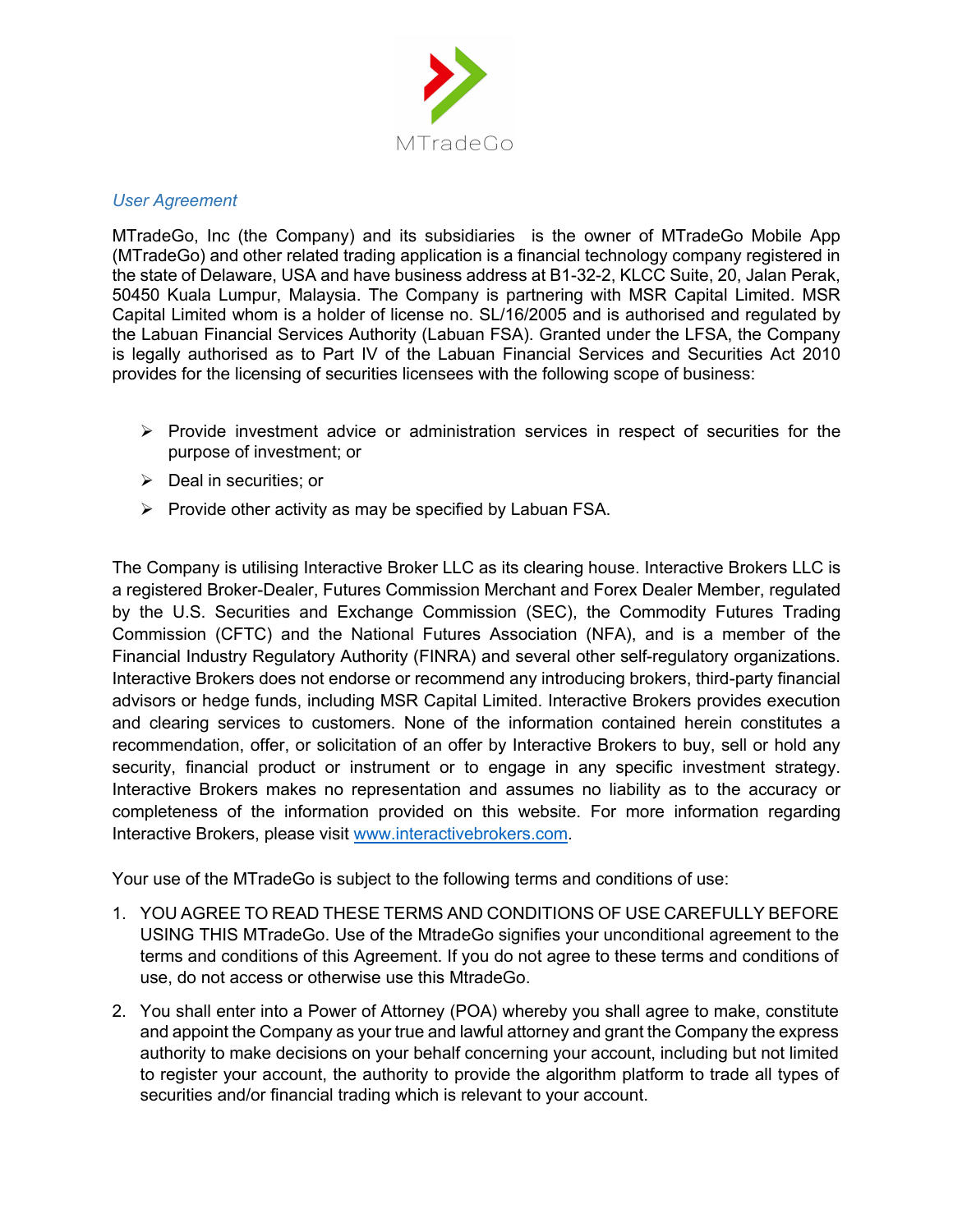- 3. You shall hereby agree to indemnify and hold the Company, its associates, affiliates, employees and agents harmless from and free against any and all liabilities, losses, damages, costs and expenses including discrepancy of the amount as well as attorney and/or Agent fees arising there from, either oral or in writing.
- 4. The Company may gather, process and use information and materials received from you (e.g., name, physical address, e-mail address) or collected through your use of the MtradeGo for any lawful reason or purpose.
- 5. The Company shall have the right to charge US Stocks exchange fees. Refer to Appendix I. The Company shall have the right to change this charges from time to time without referring to You.
- 6. The Company reserves the right, at its sole discretion, from time to time to change, modify, add or remove any portion of this Agreement, in whole or in part, at any time. Notification of changes in the Agreement will be posted on the MtradeGo.
- 7. MtradeGo is protected by one or more copyrights pursuant to International copyright laws, international conventions and other intellectual property laws. You will abide by any and all copyright notices, trademark notices, ownership information or restrictions contained in any Content on the MtradeGo. You may download and make copies of the Content and other downloadable items displayed on this MtradeGo, provided that you maintain all copyright and other notices contained in such Content. Copying or storing of any Content on the MtradeGo for reproduction, redistribution or publication to third parties for commercial purposes is expressly prohibited without prior written permission from the Company. All rights to the Company's copyrighted materials not expressly granted herein are reserved by the Company.
- 8. The Company, at its sole discretion, may change, suspend or discontinue any aspect of the MtradeGo at any time, including the availability of any MtradeGo feature, database or Content. Company may also impose limits on certain features and services or restrict your access to parts or all of the MtradeGo without notice or liability.
- 9. You represent, warrant and covenant that you shall not upload, post or transmit to or distribute or otherwise publish through the MtradeGo any materials which: (i) restrict or inhibit any other user from using and enjoying the MtradeGo; (ii) are unlawful, threatening, abusive, libellous, defamatory, obscene, vulgar, offensive, pornographic, profane, sexually explicit or indecent; (iii) constitute or encourage conduct that would constitute a criminal offense, give rise to civil liability or otherwise violate any law or governmental regulation; (iv) violate, plagiarize or infringe the rights of third parties including, without limitation, copyright, trademark, patent, rights of privacy or publicity or any other proprietary right; (v) contain a virus or other harmful or destructive elements; (vi) contain any information, software or other material of a commercial nature; (vii) contain advertising of any kind; or (viii) constitute or contain false or misleading indications of origin or statements of fact.
- 10. You hereby agree to defend, indemnify and hold harmless the Company, and all its officers, directors, agents, employees, information providers, affiliates, licensors and licensees from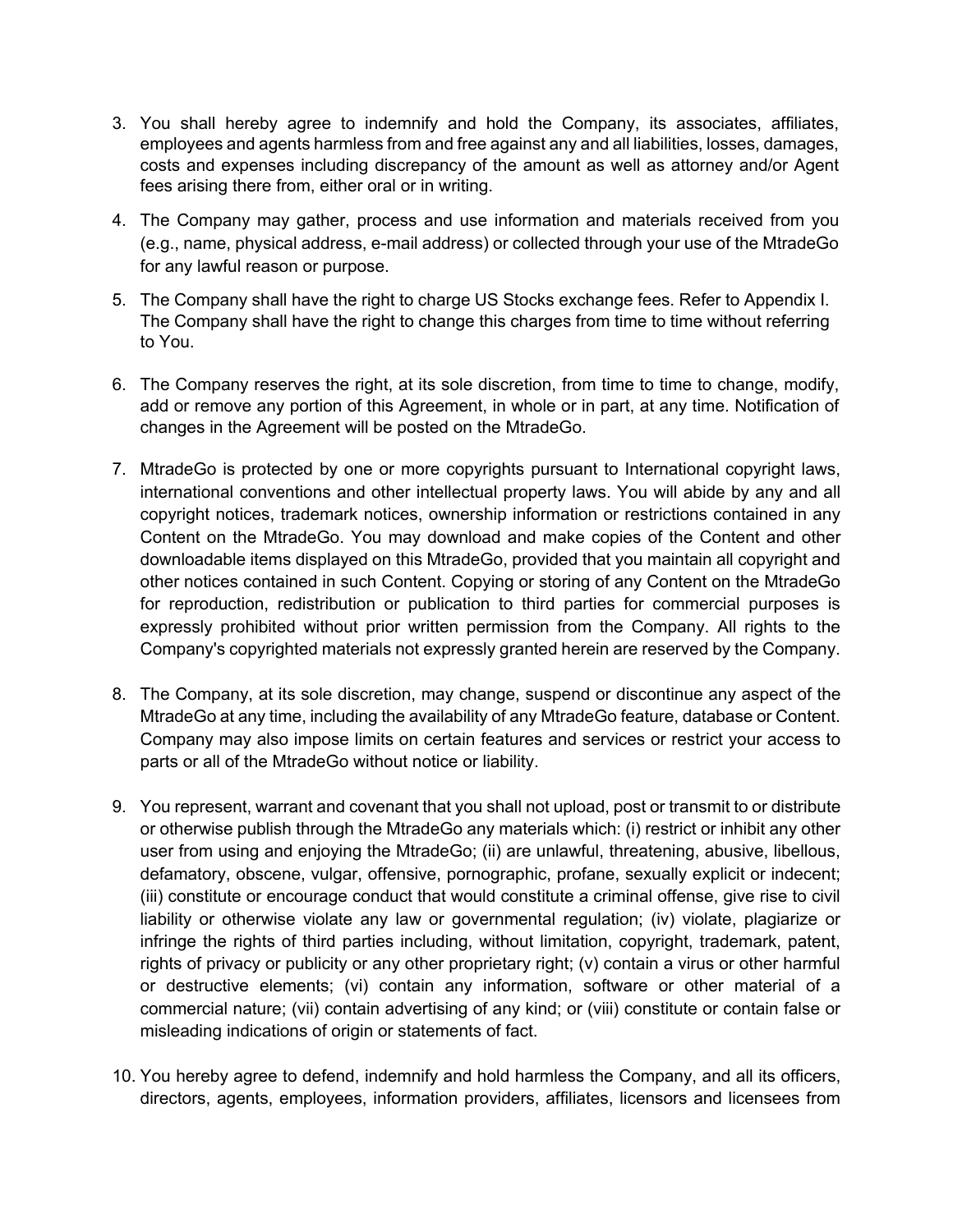and against any and all liabilities, claims, penalties, losses, damages, cost and expense (including court costs and reasonable attorney's fees, interest expense and amounts paid in compromise or settlement), suits or actions arising out of or resulting from any breach by you of this Agreement, including the foregoing representations, warranties and covenants. You shall cooperate as fully as reasonably required in the defence of any claim.

- 11. The MtradeGo may contain hypertext links and pointers to the other World Wide Web Internet sites and resources operated and controlled by parties other than the Company. Links to and from the MtradeGo to such third-party sites do not imply or constitute an endorsement by the Company of any third party material or contents.
- 12. The Company does not represent or endorse the accuracy or reliability of any advice, opinion, statement or other information displayed or distributed through the MtradeGo. You acknowledge that any reliance upon any such opinion, advice, statement, memorandum, or information shall be at your sole risk. The Company reserves the right, in its sole discretion, to correct any errors or omissions in any portion of the MtradeGo.
- 13. Whilst the Company uses every reasonable effort to ensure that the accuracy of the information contained on this MtradeGo as at the date of publication, all such information is provided "as is" and this means that except where prohibited by law no warranties are given, whether express or implied, as to the reliability, accuracy, suitability or completeness of the information. The Company shall not accept any liability for any use, or misuse, of the information presented on this MtradeGo or for any loss or damage which may arise from access to or reliance on information published on this MtradeGo.
- 14. We take all reasonable precautions to seek to keep secure all confidential information you send to us, including precautions against unauthorised access or loss. However, in common with all website operators, we cannot guarantee the security of any data transmitted by Internet email or through this MtradeGo. Please do not communicate with us by these methods unless you accept the security implications of dealing online. We strongly recommend that you do not send us any confidential information or commercially sensitive information or sensitive personal data (e.g. data bout health or medical conditions, actual or suspected crimes) by email or through this MtradeGo. Communications sent by you via Internet email, or through this MtradeGo, are sent at your own risk.
- 15. The Company reserves the right at all times to disclose any information as necessary to satisfy any law, regulation or government request, or to edit, refuse to post or to remove any information or materials, in whole or in part, that in the Company's sole discretion are objectionable or in violation of this Agreement.
- 16. THE COMPANY MTRADEGO, INCLUDING ALL CONTENT, SOFTWARE, FUNCTIONS, MATERIALS AND INFORMATION MADE AVAILABLE ON OR ACCESSED THROUGH THE MTRADEGO, IS PROVIDED ON AN "AS IS" BASIS. TO THE FULLEST EXTENT PERMISSIBLE BY LAW, THE COMPANY MAKES NO REPRESENTATION OR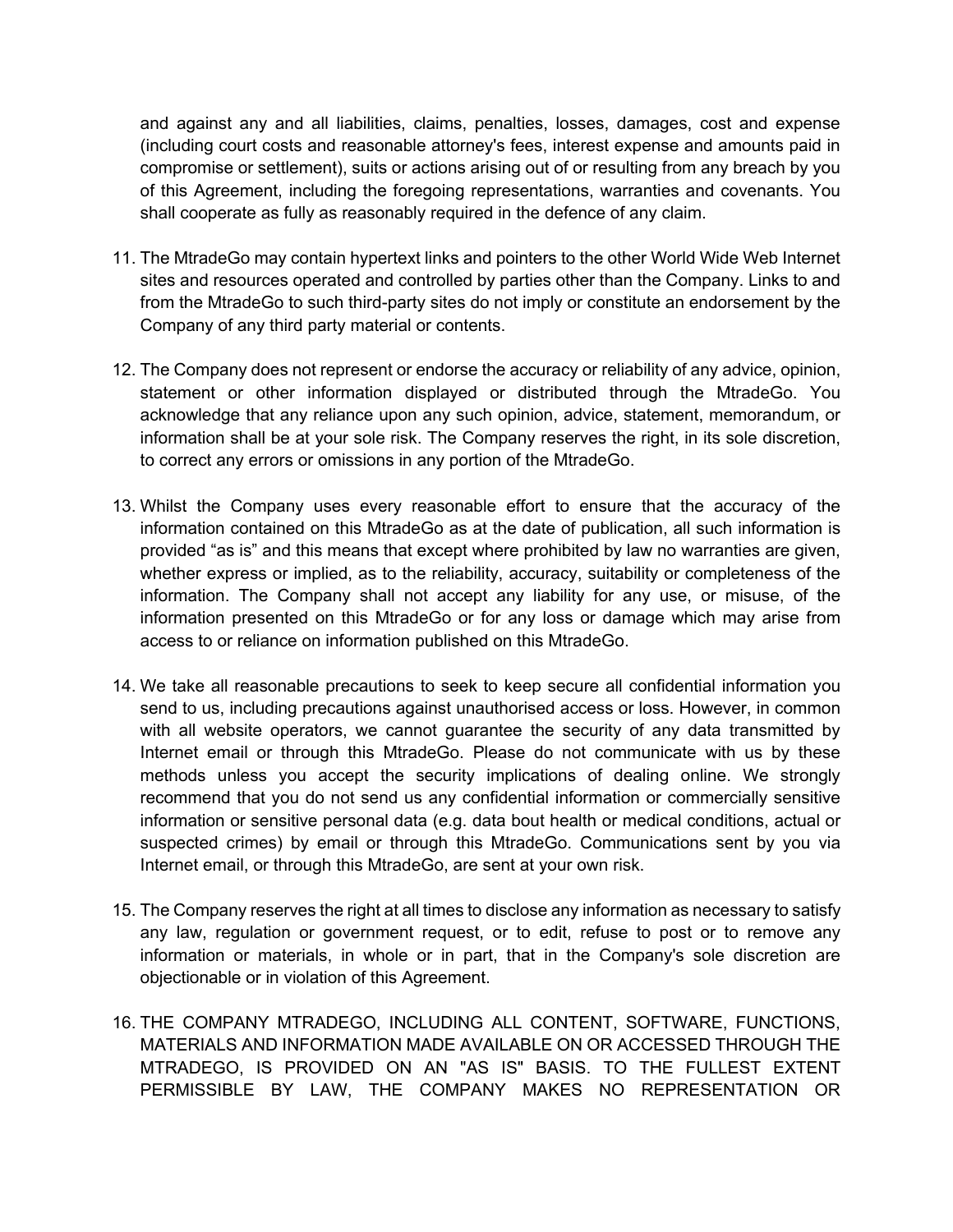WARRANTIES OF ANY KIND WHATSOEVER FOR THE CONTENT ON THE MTRADEGO OR THE MATERIALS, INFORMATION AND FUNCTIONS MADE ACCESSIBLE BY THE SOFTWARE USED ON OR ACCESSED THROUGH THE MTRADEGO, FOR ANY HYPERTEXT LINKS TO THIRD PARTY MTRADEGOS OR FOR ANY BREACH OF SECURITY ASSOCIATED WITH THE TRANSMISSION OF SENSITIVE INFORMATION THROUGH THE MTRADEGO OR ANY LINKED SITE. FURTHER, THE COMPANY DISCLAIMS ANY EXPRESS OR IMPLIED WARRANTIES, INCLUDING, WITHOUT LIMITATION, MERCHANTABILITY, FITNESS FOR A PARTICULAR PURPOSE AND NON-INFRINGEMENT. THE COMPANY DOES NOT WARRANT THAT THE FUNCTIONS CONTAINED IN THE MTRADEGO OR ANY MATERIALS OR CONTENT CONTAINED THEREIN WILL BE UNINTERRUPTED, ERROR FREE OR THAT DEFECTS WILL BE CORRECTED. THE COMPANY SHALL NOT BE LIABLE FOR THE USE OF THE MTRADEGO, INCLUDING, WITHOUT LIMITATION, THE CONTENT AND ANY ERRORS CONTAINED THEREIN. TO THE FULLEST EXTENT PERMISSIBLE BY LAW, THE COMPANY SHALL NOT BE LIABLE TO YOU FOR ANY DIRECT, INDIRECT, PUNITIVE, INCIDENTAL, SPECIAL OR CONSEQUENTIAL DAMAGES ARISING OUT OF OR IN ANY WAY CONNECTED WITH THE USE OF OR ACCESS TO THE MTRADEGO OR FOR ANY INFORMATION OBTAINED THROUGH THE MTRADEGO, WHETHER BASED ON CONTRACT, TORT, STRICT LIABILITY OR OTHERWISE, EVEN IF THE COMPANY OR ANY OF ITS AGENTS HAS BEEN ADVISED OF THE POSSIBILITY OF DAMAGES. SOME STATES/JURISDICTIONS DO NOT ALLOW THE EXCLUSION OR LIMITATION OF LIABILITY FOR CONSEQUENTIAL OR INCIDENTAL DAMAGES, AND THEREFORE THE PRECEEDING LIMITATION MAY NOT APPLY TO YOU.

- 17. Some comments and information on the MtradeGo may be based upon the Company's management's current expectations, estimates and/or projections about the Company's markets and industries. These statements about the Company are forward-looking statements which are not guarantees of future performance and involve certain risks, uncertainties and assumptions that are difficult to predict. Therefore, actual outcomes and results may differ from what is expressed or forecasted. Among the factors that could cause actual results to differ are uncertainties in competitive pricing pressures, general domestic and international economic conditions and market demand.
- 18. By posting messages, uploading files, inputting data or engaging in any other form of communication (individually or collectively "Communications") to the MtradeGo, you hereby grant to the Company a perpetual, worldwide, irrevocable, unrestricted, non-exclusive, royalty free license to use, copy, license, sublicense, adapt, distribute, display, publicly perform, reproduce, transmit, modify, edit and otherwise fully exploit such Communications, in all media now known or hereafter developed. You hereby waive all rights to any claim against the Company for any alleged or actual infringements of any proprietary rights, rights of privacy and publicity, moral rights and rights of attribution in connection with such Communications.
- 19. You acknowledge that Communications involving the MtradeGo are not confidential and that Communications may be read or intercepted by others. You acknowledge that by submitting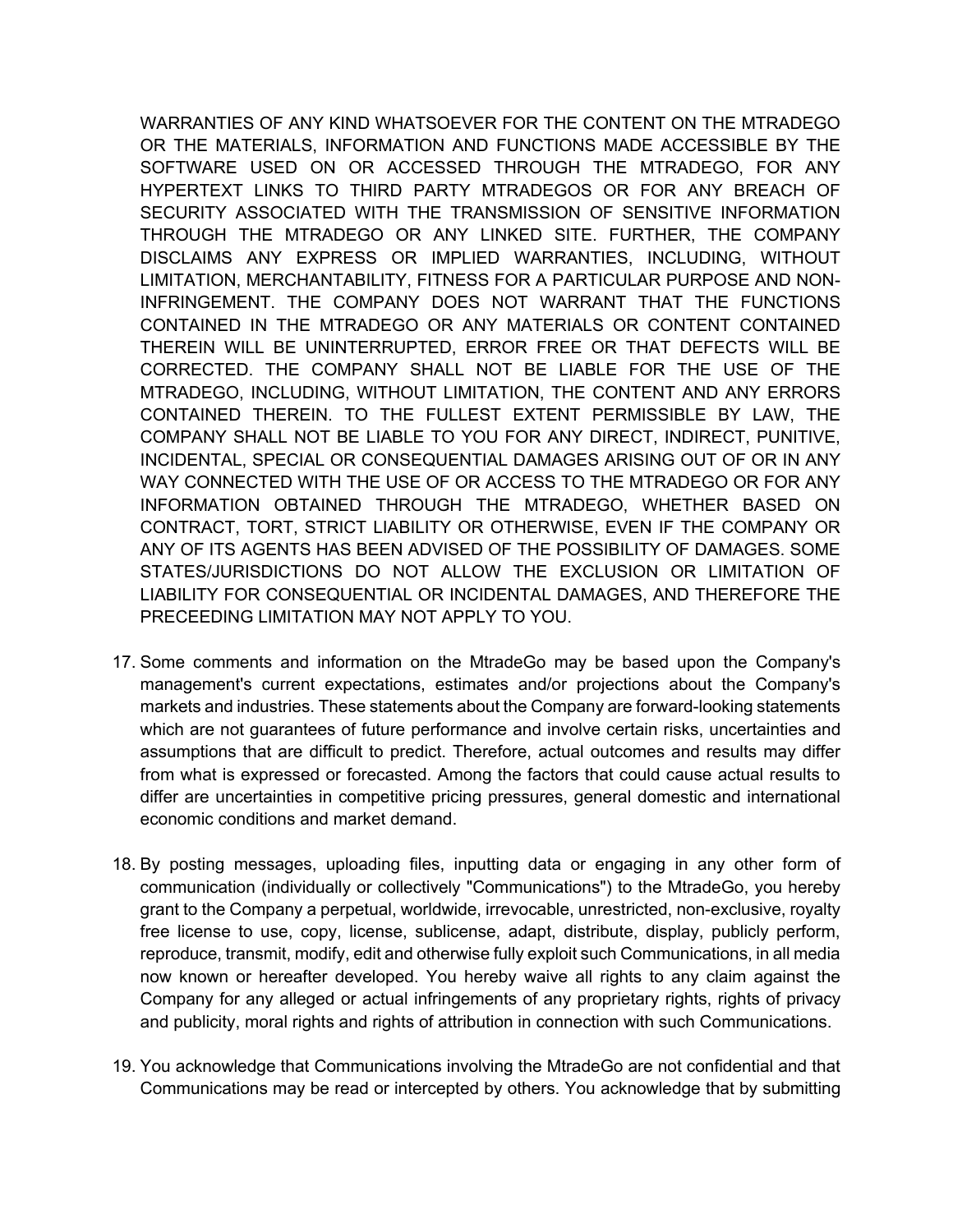Communications to the Company, no confidential, fiduciary, and contractually implied or other relationship is created between you and the Company other than pursuant to this Agreement.

- 20. THIS AGREEMENT SHALL BE GOVERNED BY AND CONSTRUED IN ACCORDANCE WITH THE LAWS OF MALAYSIA, WITHOUT REGARD TO CONFLICTS OF LAWS PROVISIONS. YOU HEREBY AGREE AND CONSENT THAT THE SOLE AND EXCLUSIVE JURISDICTION FOR ANY ACTION OR PROCEEDING ARISING OUT OF OR RELATING TO THIS AGREEMENT SHALL BE THE COURT OF MALAYSIA
- 21. The Company has a long-standing policy that does not allow it to accept or consider creative ideas, suggestions or materials other than those which have been specifically requested or otherwise affirmatively solicited by the Company in writing. It is the intent of this policy to avoid possible misunderstandings as to the ownership of creative ideas, concepts, suggestions or materials. If you send any creative materials, suggestions, ideas, notes, drawings, concepts or other information (collectively known as the "Information") to the Company in printed form, electronic means or otherwise, the Information shall be deemed to be the property of the Company and shall not be subject to any obligations of confidence, non-disclosure or nonusage. The Company is hereby entitled to unrestricted usage of the Information on a worldwide basis without compensation to the provider of the Information.
- 22. Links, third party information and websites

MtradeGo may contain, or be linked to, advice or statements from third parties. The Company does not makes any representation as to the accuracy, completeness, timeliness or suitability of such information and we have not, and will not, review or update such information. Any use made of such information is at your own risk.

Some of the information contained on this MtradeGo may also have been prepared or provided by third parties and may not have been verified by us. No warranties are given, whether express or implied, as to the reliability, accuracy, suitability or completeness of the information. The Company shall not accept any liability for any use, or misuse, of the information published on this MtradeGo.

The links we provide from this MtradeGo to other websites are provided for information only. Other sites may link to this MtradeGo. We do not assume any responsibility or liability with respect to any website accessed via this MtradeGo or linking to this MtradeGo or for any of the content on those websites. Those websites will have their own terms and privacy policies and you should read them carefully before using those sites.

The presence of any advert on this MtradeGo is not an endorsement of the goods, services, business or website advertised.

## 23. Copyright and trademarks

Except where indicated otherwise, the copyright subsisting in the content on this MtradeGo and in the materials made available through this MtradeGo, including in all information, text, images and layout is the exclusive property of the Company and/or its group. You are only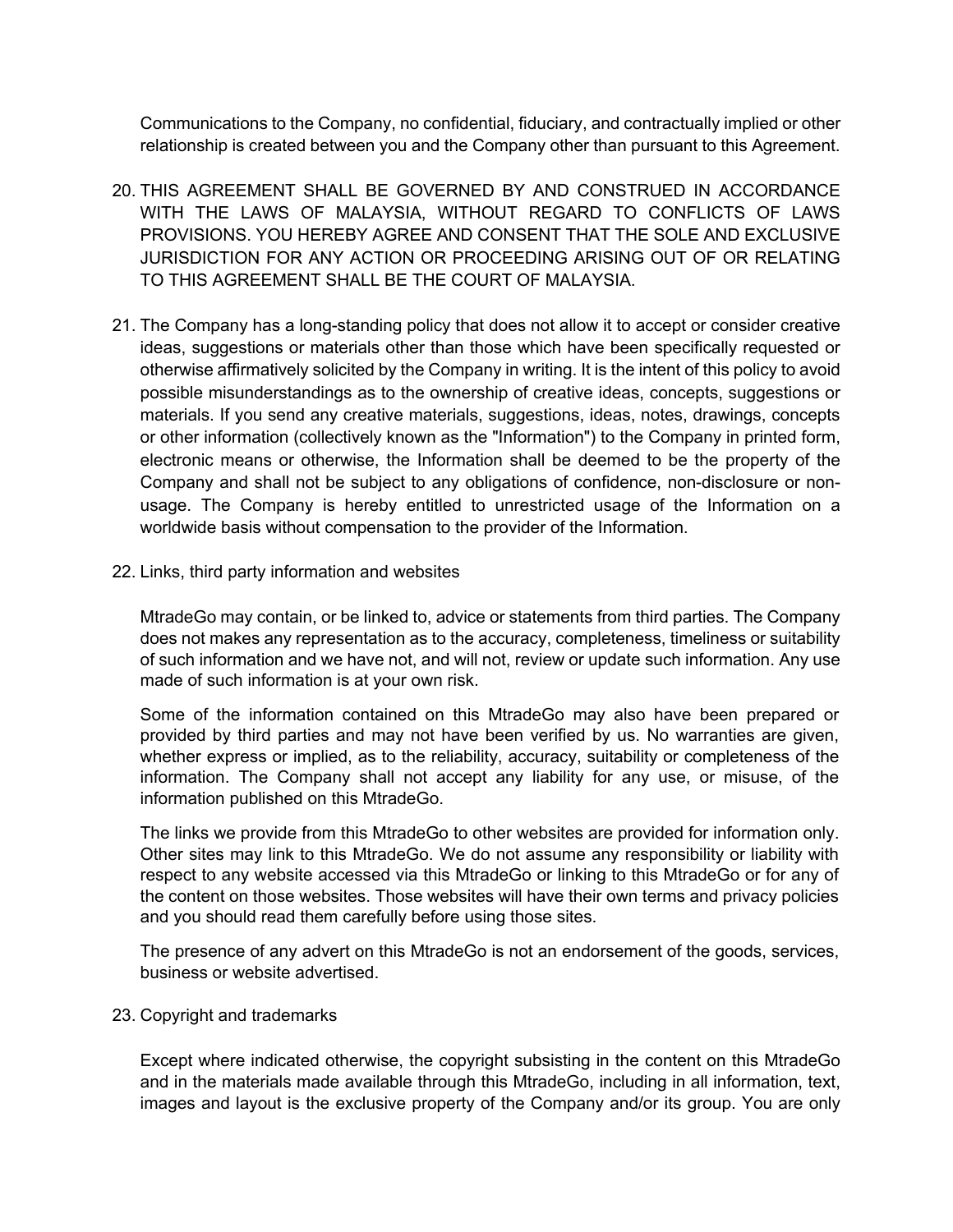permitted to print, copy, download or temporarily store extracts of the same as strictly necessary and for your personal use, provided that you do not change or remove any copyright notices. You are not permitted to copy or distribute otherwise make available or communicate to the public any part of the same. All copyright and other intellectual property rights shall continue to be held by the Company and/or its group, as relevant, and no rights of any kind in it shall pass to you.

Copyright in certain content and materials is owned by third parties and is reproduced on or made available through this MtradeGo with the permission of the third-party copyright owners. The restrictions above apply equally to all such third party content and materials.

The trademarks and logos shown on this MtradeGo are either owned by the Company and/or its group, or a third party. No rights are granted to use any trade marks on this MtradeGo without the prior written consent of the Company.

24. Information you submit through MTradeGo

You agree that you will not:

- Place on or submit through this MtradeGo any information or material which is abusive, illegal, threatening, defamatory, obscene, pornographic, discriminatory or otherwise offensive or which constitutes or encourages conduct that would be considered a criminal offence, give rise to civil liability, or is otherwise contrary to the law or would infringe the rights of the Company or any other companies in the Company group, or those of any third party;
- Place on or submit through this MtradeGo any viruses, trojans, worms, logic bombs or other material which is malicious or technologically harmful; or
- 25. Interfere with the operation or content of this MtradeGo.

Any attempt to damage this MtradeGo may be illegal and we reserve the right to seek damages form you in relation to that and in accordance with applicable law.

No company in the Company group, which includes the Company, accepts any liability for any loss or damage caused by any viruses or other technologically harmful material that may infect your PC or other device, computer programs, data or other proprietary material due to your use of this MtradeGo or to your downloading of any material posted on it, or on any website linked to it, except where that liability may not be excluded or limited by law (see above).

26. This Agreement constitutes the entire agreement between the Company and you with respect to your use of and access to the MtradeGo. This Agreement supersedes all prior or contemporaneous communications and proposals, whether electronic, oral or written, between you and the Company with respect to the MtradeGo. Use of the MtradeGo is unauthorized in any jurisdiction that does not give effect to all of the terms and conditions of this Agreement. Any cause of action you may have with respect to your use of and access to the MtradeGo must be commenced within one (1) year after the claim or cause of action arises. If for any reason a court of competent jurisdiction finds any provision of this Agreement,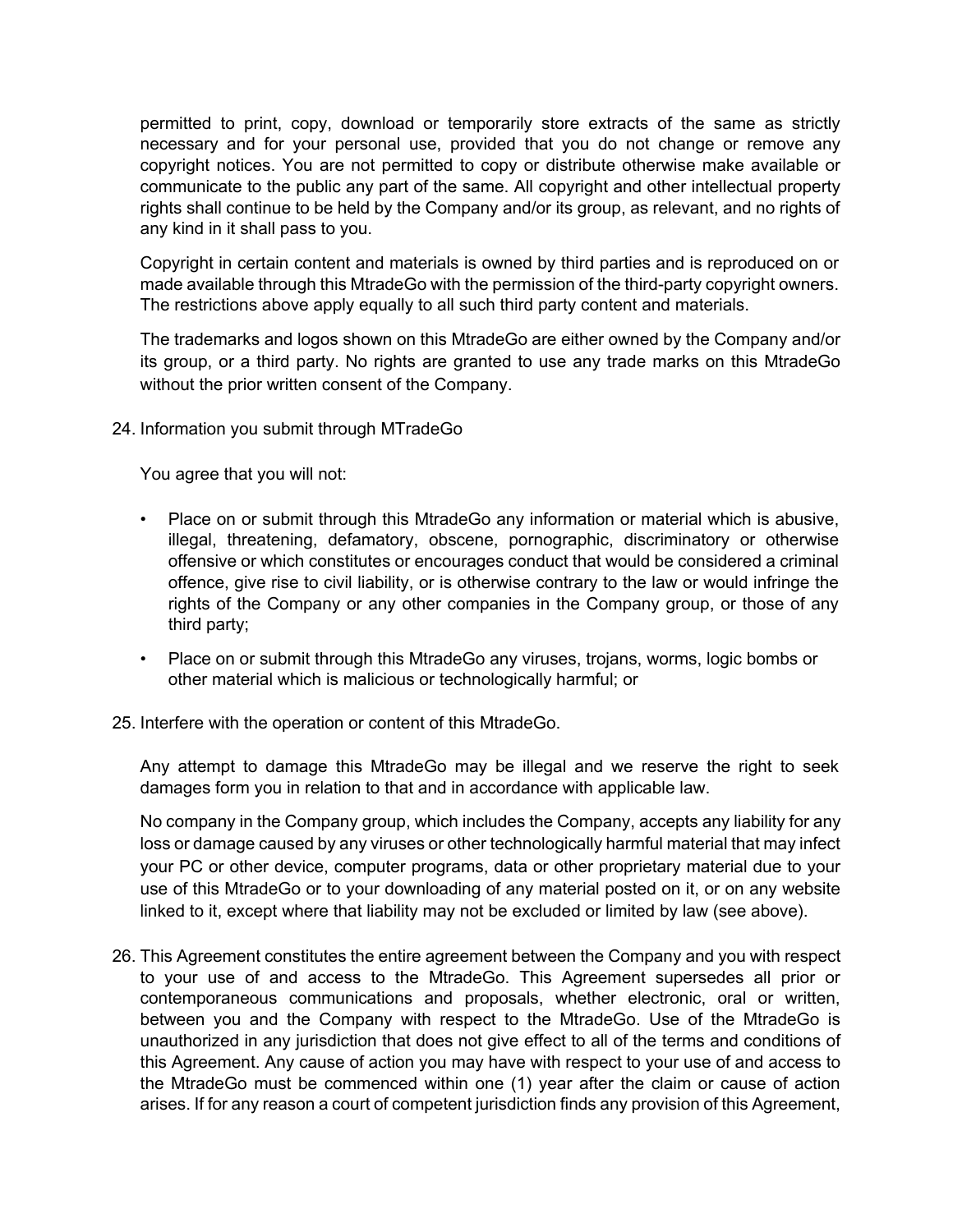or portion thereof, to be unenforceable, that provision shall be enforced to the maximum extent permissible so as to give legal effect to the intent of the Agreement, and the remainder of this Agreement shall continue in full force and effect. A printed version of this Agreement and of any notice given in electronic form shall be admissible in judicial or administrative proceedings based upon or relating to this Agreement or the MtradeGo to the same extent and subject to the same conditions as other business documents and records generated and maintained in printed form by the Company. The failure of the Company to enforce any provision of this Agreement shall not be deemed a waiver of such provision nor bar the Company's right to enforce the provision.

Copyright 2020. MTradeGo Inc